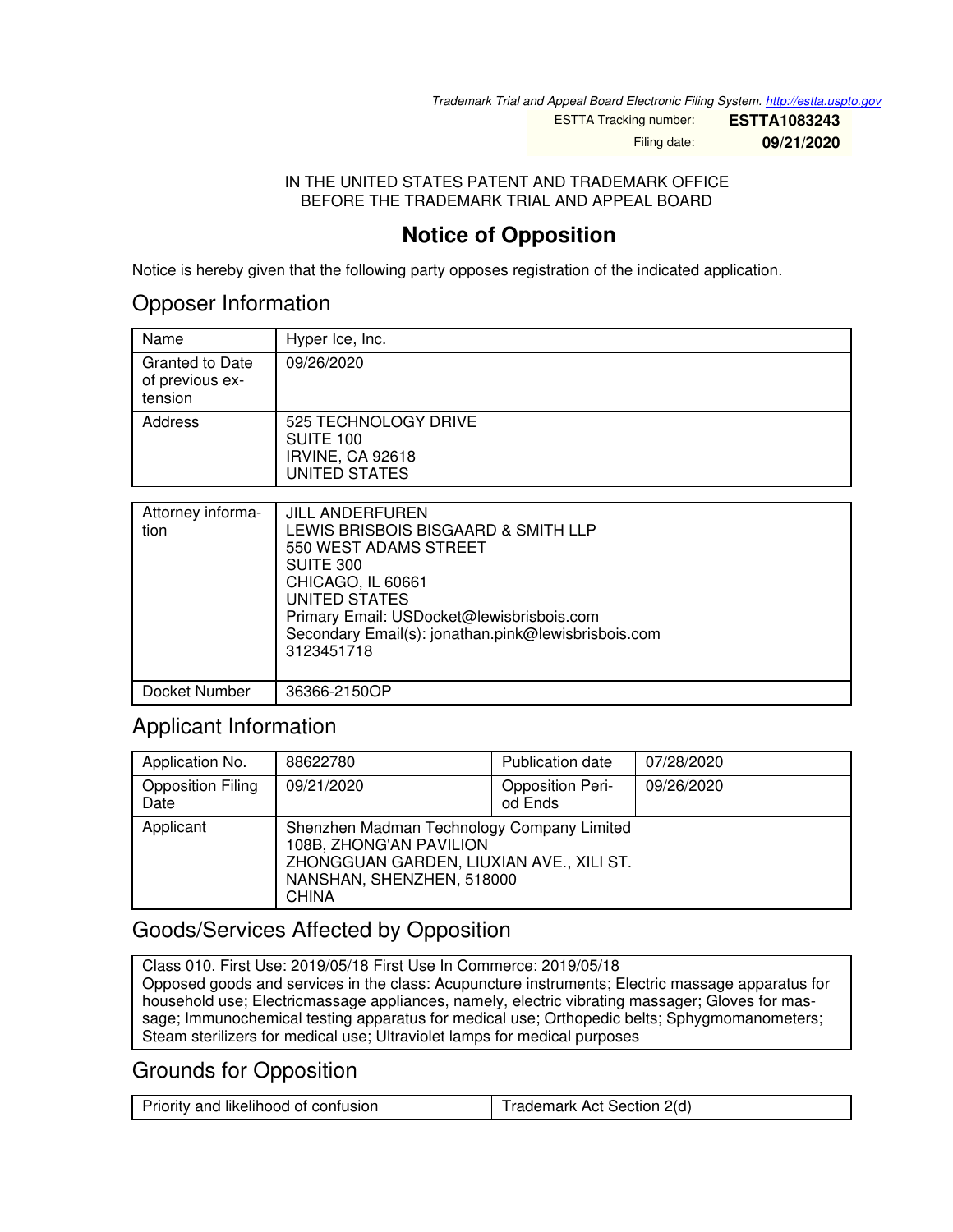# Marks Cited by Opposer as Basis for Opposition

| U.S. Registration<br>No. | 4007601                                                                                                 | <b>Application Date</b>         | 10/06/2010  |
|--------------------------|---------------------------------------------------------------------------------------------------------|---------------------------------|-------------|
| <b>Registration Date</b> | 08/02/2011                                                                                              | <b>Foreign Priority</b><br>Date | <b>NONE</b> |
| Word Mark                | <b>HYPERICE</b>                                                                                         |                                 |             |
| Design Mark              |                                                                                                         |                                 |             |
| Description of<br>Mark   | <b>NONE</b>                                                                                             |                                 |             |
| Goods/Services           | Class 010. First use: First Use: 2010/11/20 First Use In Commerce: 2010/11/20<br>medical ice pack wraps |                                 |             |

| U.S. Registration<br>No. | 4981957                                                                                                                                                                                                                                                                                            | <b>Application Date</b>         | 09/02/2015  |
|--------------------------|----------------------------------------------------------------------------------------------------------------------------------------------------------------------------------------------------------------------------------------------------------------------------------------------------|---------------------------------|-------------|
| <b>Registration Date</b> | 06/21/2016                                                                                                                                                                                                                                                                                         | <b>Foreign Priority</b><br>Date | <b>NONE</b> |
| Word Mark                | <b>HYPERICE</b>                                                                                                                                                                                                                                                                                    |                                 |             |
| Design Mark              |                                                                                                                                                                                                                                                                                                    |                                 |             |
| Description of<br>Mark   | <b>NONE</b>                                                                                                                                                                                                                                                                                        |                                 |             |
| Goods/Services           | Class 010. First use: First Use: 2010/11/20 First Use In Commerce: 2010/11/20                                                                                                                                                                                                                      |                                 |             |
|                          | Therapeutic cold compression wraps, Therapeutic cold therapy packs, Massage<br>apparatus; Foam rollers for use in therapeutic fitness activities, sports medi-<br>cine, and medical and physical therapy; Fitness rollers designed for use in sports<br>medicine, and medical and physical therapy |                                 |             |

| U.S. Registration<br>No. | 5100485                                                                                | <b>Application Date</b>         | 07/05/2016  |
|--------------------------|----------------------------------------------------------------------------------------|---------------------------------|-------------|
| <b>Registration Date</b> | 12/13/2016                                                                             | <b>Foreign Priority</b><br>Date | <b>NONE</b> |
| <b>Word Mark</b>         | <b>HYPERSPHERE</b>                                                                     |                                 |             |
| Design Mark              |                                                                                        |                                 |             |
| Description of<br>Mark   | <b>NONE</b>                                                                            |                                 |             |
| Goods/Services           | Class 010. First use: First Use: 2015/10/20 First Use In Commerce: 2015/12/01          |                                 |             |
|                          | Massage apparatus; Electric massage appliances, namely, electric vibrating<br>massager |                                 |             |

| U.S. Registration<br>No. | 5498668                                                                       | <b>Application Date</b>         | 11/21/2016  |
|--------------------------|-------------------------------------------------------------------------------|---------------------------------|-------------|
| <b>Registration Date</b> | 06/19/2018                                                                    | <b>Foreign Priority</b><br>Date | <b>NONE</b> |
| <b>Word Mark</b>         | <b>HYPERVOLT</b>                                                              |                                 |             |
| Design Mark              |                                                                               |                                 |             |
| Description of<br>Mark   | <b>NONE</b>                                                                   |                                 |             |
| Goods/Services           | Class 010. First use: First Use: 2018/01/31 First Use In Commerce: 2018/02/24 |                                 |             |
|                          | Massage apparatus                                                             |                                 |             |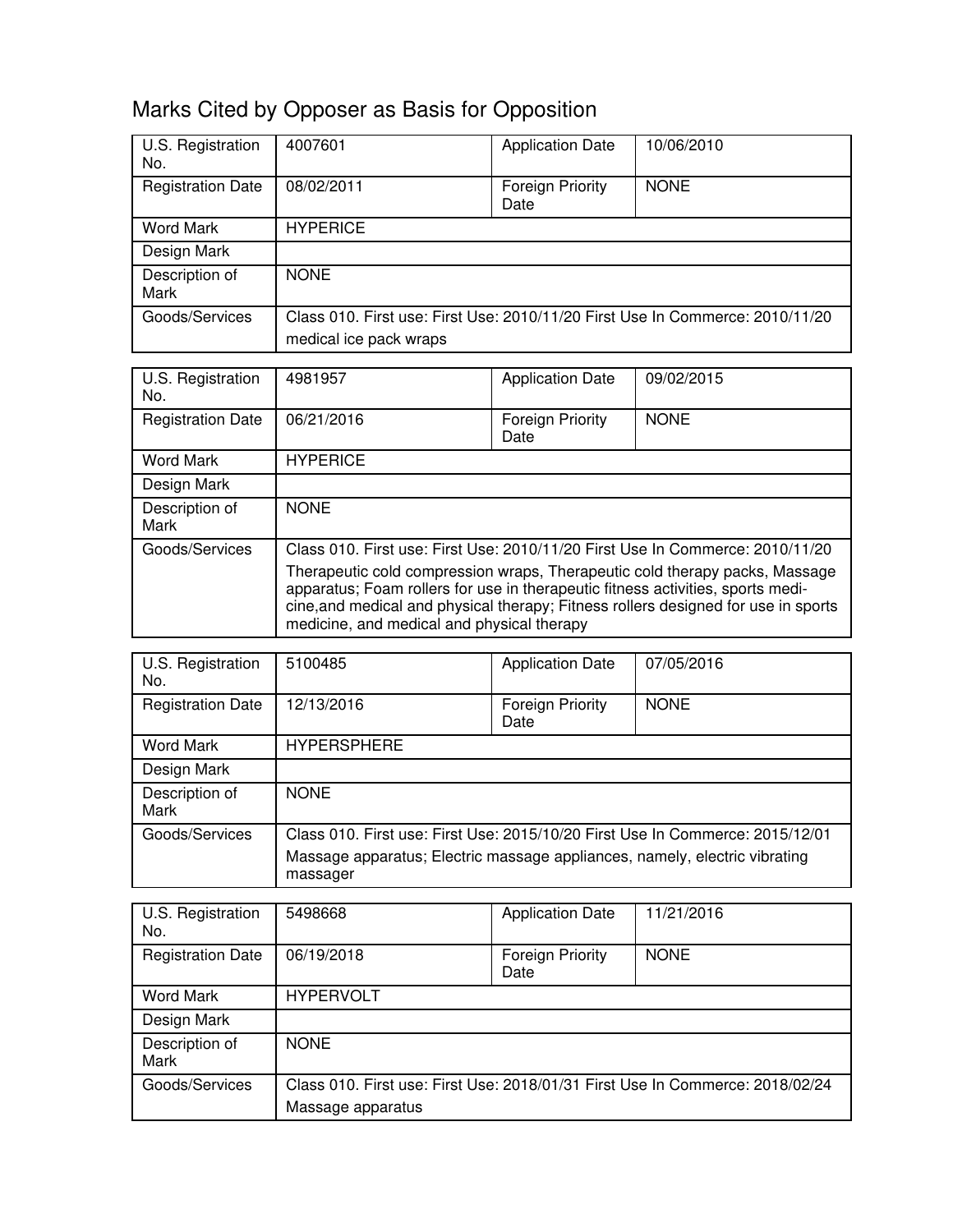| U.S. Registration<br>No. | 5489979                                                                                                                                                                                                                                                                                                                                                                                                                                                                                                                                                                                                                                                                                                                                                                                                                                                                                                         | <b>Application Date</b>  | 06/30/2017                                                                    |
|--------------------------|-----------------------------------------------------------------------------------------------------------------------------------------------------------------------------------------------------------------------------------------------------------------------------------------------------------------------------------------------------------------------------------------------------------------------------------------------------------------------------------------------------------------------------------------------------------------------------------------------------------------------------------------------------------------------------------------------------------------------------------------------------------------------------------------------------------------------------------------------------------------------------------------------------------------|--------------------------|-------------------------------------------------------------------------------|
| <b>Registration Date</b> | 06/12/2018                                                                                                                                                                                                                                                                                                                                                                                                                                                                                                                                                                                                                                                                                                                                                                                                                                                                                                      | Foreign Priority<br>Date | <b>NONE</b>                                                                   |
| <b>Word Mark</b>         | <b>HYPERICE</b>                                                                                                                                                                                                                                                                                                                                                                                                                                                                                                                                                                                                                                                                                                                                                                                                                                                                                                 |                          |                                                                               |
| Design Mark              |                                                                                                                                                                                                                                                                                                                                                                                                                                                                                                                                                                                                                                                                                                                                                                                                                                                                                                                 |                          |                                                                               |
| Description of<br>Mark   | The mark consists of the word "HYPERICE" in a stylized font with an extended<br>letter "R".                                                                                                                                                                                                                                                                                                                                                                                                                                                                                                                                                                                                                                                                                                                                                                                                                     |                          |                                                                               |
| Goods/Services           | Class 003. First use: First Use: 2016/08/25 First Use In Commerce: 2016/11/14<br>Body cream; Skin lotion<br>Class 010. First use: First Use: 2010/11/20 First Use In Commerce: 2011/06/01<br>Cold therapy wraps; Electric massage appliances, namely, electric vibrating<br>massager; Electronic stimulation apparatus for percussion therapy to muscles<br>for physical therapy purposes; Foam rollers for use in physical therapy; Mas-<br>sage apparatus; Therapeutic compression wraps; Therapeutic hot and cold<br>strength and physical performance for health and medical purposes<br>Class 028. First use: First Use: 2014/11/25 First Use In Commerce: 2014/11/25<br>Foam exercise rollers; Vibrating apparatus used in fitness and exercise pro-<br>grams to stimulate muscles and increase strength and physical performance;<br>Physical fitness equipment, namely, an exercise and training roller |                          | compression wraps; Vibrating apparatus used to stimulate muscles and increase |

| U.S. Registration<br>No. | 5490090                                                                                                                                                                                                                                                                                                                                                                                                                                                                                                  | <b>Application Date</b>         | 07/25/2017  |
|--------------------------|----------------------------------------------------------------------------------------------------------------------------------------------------------------------------------------------------------------------------------------------------------------------------------------------------------------------------------------------------------------------------------------------------------------------------------------------------------------------------------------------------------|---------------------------------|-------------|
| <b>Registration Date</b> | 06/12/2018                                                                                                                                                                                                                                                                                                                                                                                                                                                                                               | <b>Foreign Priority</b><br>Date | <b>NONE</b> |
| <b>Word Mark</b>         | <b>HYPERICE</b>                                                                                                                                                                                                                                                                                                                                                                                                                                                                                          |                                 |             |
| Design Mark              |                                                                                                                                                                                                                                                                                                                                                                                                                                                                                                          |                                 |             |
| Description of<br>Mark   | <b>NONE</b>                                                                                                                                                                                                                                                                                                                                                                                                                                                                                              |                                 |             |
| Goods/Services           | Class 001. First use: First Use: 2013/10/31 First Use In Commerce: 2013/10/31<br>Synthetic ice, namely, chemical preparations for use as an ice substitute<br>Class 003. First use: First Use: 2016/08/25 First Use In Commerce: 2016/11/14                                                                                                                                                                                                                                                              |                                 |             |
|                          | Body cream; Skin lotion                                                                                                                                                                                                                                                                                                                                                                                                                                                                                  |                                 |             |
|                          | Class 010. First use: First Use: 2010/11/20 First Use In Commerce: 2011/06/01                                                                                                                                                                                                                                                                                                                                                                                                                            |                                 |             |
|                          | Cold therapy wraps; Electric massage appliances, namely, electric vibrating<br>massager; Electronic stimulation apparatus for percussion therapy to muscles<br>for physical therapy purposes; Foam rollers for use in physical therapy; Mas-<br>sage apparatus; Therapeutic compression wraps; Therapeutic hot and cold<br>compression wraps and replacement parts; Vibrating apparatus used to stimu-<br>late muscles and increase strength and physical performance for health and<br>medical purposes |                                 |             |
|                          | Class 025. First use: First Use: 2012/10/31 First Use In Commerce: 2012/10/31                                                                                                                                                                                                                                                                                                                                                                                                                            |                                 |             |
|                          | Clothing, namely, tops and shirts                                                                                                                                                                                                                                                                                                                                                                                                                                                                        |                                 |             |
|                          | Class 028. First use: First Use: 2014/11/25 First Use In Commerce: 2014/11/25                                                                                                                                                                                                                                                                                                                                                                                                                            |                                 |             |
|                          | Foam exercise rollers; Vibrating apparatus used in fitness and exercise pro-<br>grams to stimulate muscles and increase strength and physical performance;<br>Physical fitness equipment, namely, an exercise and training roller                                                                                                                                                                                                                                                                        |                                 |             |

| Attachments | HYPEBEAUTY - US - Notice of Opposition.pdf(10051 bytes) |
|-------------|---------------------------------------------------------|
|-------------|---------------------------------------------------------|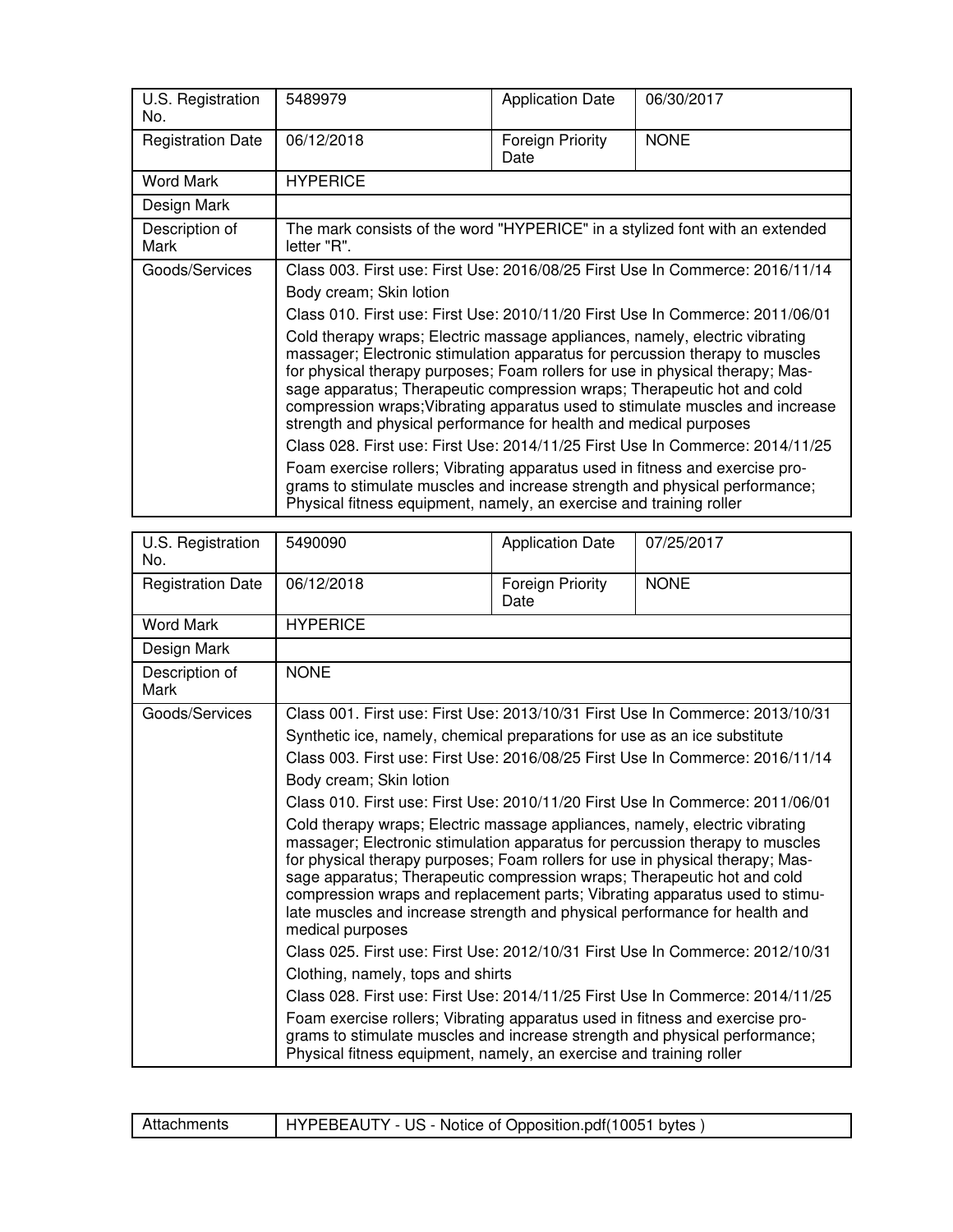|           | Hypebeauty Opp - Notice of Opposition - Exhibit A.pdf (12374 bytes |
|-----------|--------------------------------------------------------------------|
|           |                                                                    |
| Signature | /ja/                                                               |
| Name      | <b>JILL ANDERFUREN</b>                                             |
| Date      | 09/21/2020                                                         |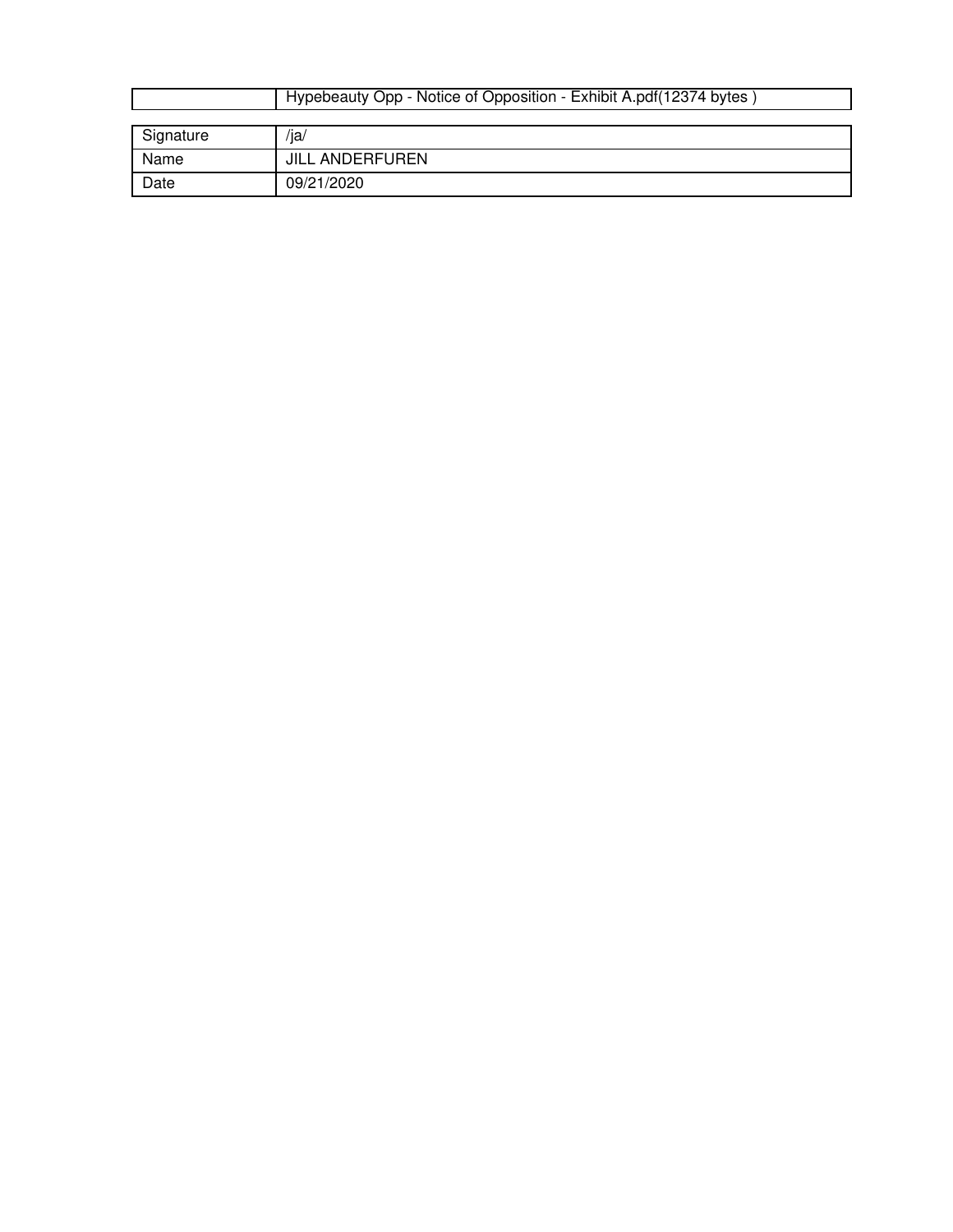#### **UNITED STATES PATENT AND TRADEMARK OFFICE BEFORE THE TRADEMARK TRIAL AND APPEAL BOARD**

| <b>Serial No.:</b>                                        | 88/622,780                                 |
|-----------------------------------------------------------|--------------------------------------------|
| <b>Filed:</b>                                             | September 19, 2019                         |
| <b>Published:</b>                                         | July 28, 2020                              |
| Applicant:                                                | Shenzhen Madman Technology Company Limited |
| Mark:                                                     | <b>HYPEBEAUTY</b>                          |
| <b>International Class:</b>                               | 10                                         |
| Hyper Ice, Inc.<br>Opposer,                               | Opposition No.                             |
| Shenzhen Madman Technology Company Limited,<br>Applicant. |                                            |

#### **NOTICE OF OPPOSITION**

- 1. Opposer, Hyper Ice, Inc. ("HYPER"), is a California corporation having its principal place of business at 525 Technology Drive, Suite 100, Irvine CA 92618.
- 2. Upon information and belief, Applicant, Shenzhen Madman Technology Company Limited ("SHENZHEN"), is a Chinese limited company having an address of 108b, Zhong'an Pavilion, Zhongguan Garden, Liuxian Ave., Xili St., Nanshan, Shenzhen, China 518000.
- 3. SHENZHEN is the owner of USSN 88/622,780, filed September 19, 2019, for HYPEBEAUTY, alleging a first use and first use in commerce date of May 18, 2019 ("SHENZHEN's application").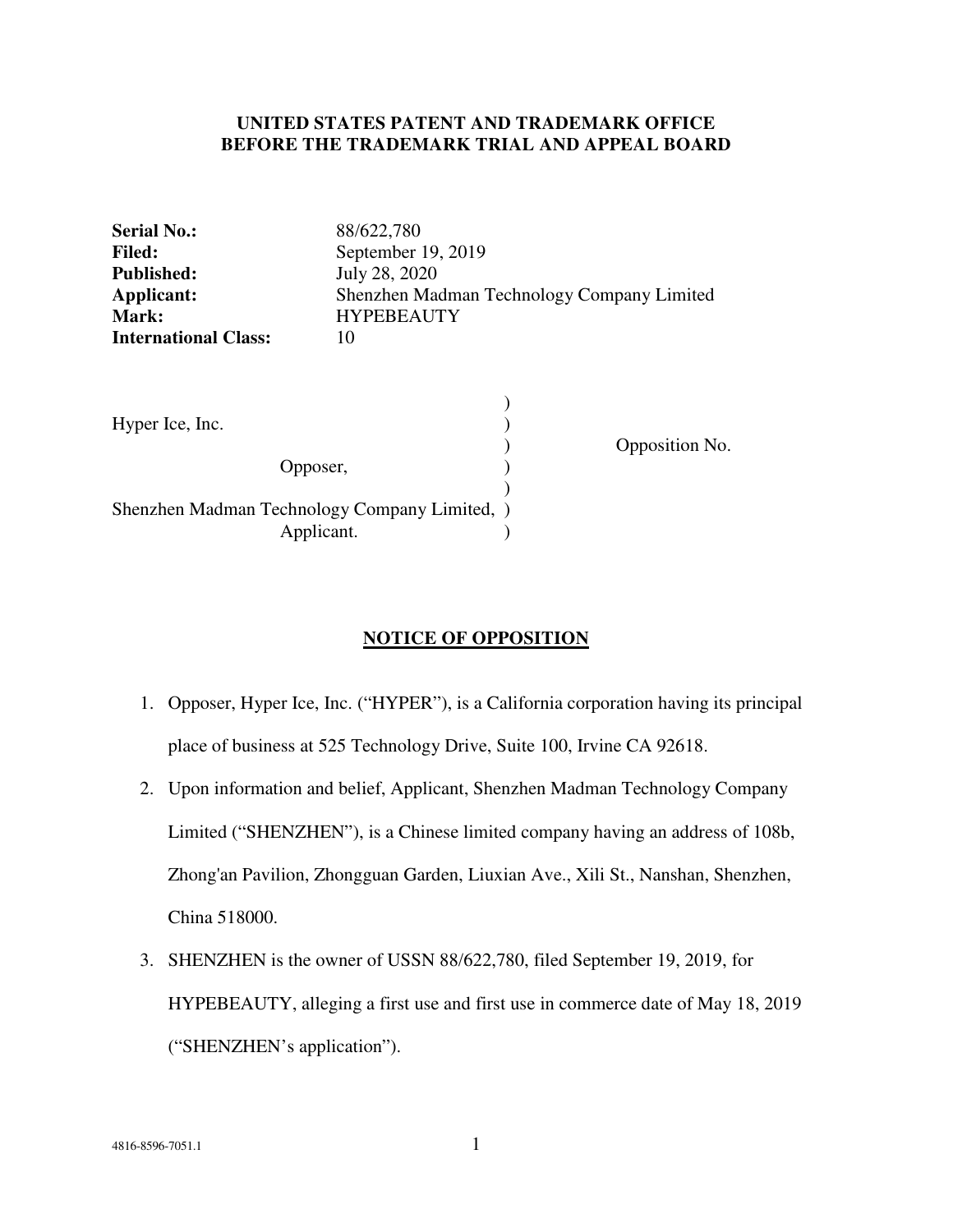- 4. HYPER is the owner of multiple U.S. registrations in Class 10, which begin with "HYPE", see: "Exhibit A" ("HYPER marks").
- 5. Since at least as early as November 2010, HYPER has used the mark HYPERICE in commerce in connection with Class 10 goods, and applied for numerous other marks, beginning with 'HYPE", as included on Exhibit A, all prior to both the filing and alleged first date of use of SHENZHEN's application.
- 6. Because of the widespread and extensive use of the HYPER marks, they have become well-known among the public as a means by which the HYPER products are known and by which source and origin are identified.
- 7. As a result of extensive use and promotion of goods under the HYPER marks, consumers and the public have come to know, rely upon, and recognize the HYPER marks as strong indicators of the source of the goods provided in connection with the marks. As a result, the HYPER marks represent significant goodwill.
- 8. Due to the continuous and extensive use of the HYPER marks in connection with its massage apparatus and related goods, the HYPER marks have become nationally known in the massage and rehabilitation fields, and achieved great success. HYPER has expended significant effort and sums of money in advertising and promoting its marks in connection with its goods, and in creating and maintaining the goodwill symbolized by the marks.
- 9. The mark SHENZHEN seeks to register, namely, HYPEBEAUTY, begins with the identical term, namely HYPE, and so resembles HYPER's marks as to be likely, when applied to SHENZHEN's similar goods, namely, "Acupuncture instruments; Electric massage apparatus for household use; Electric massage appliances, namely, electric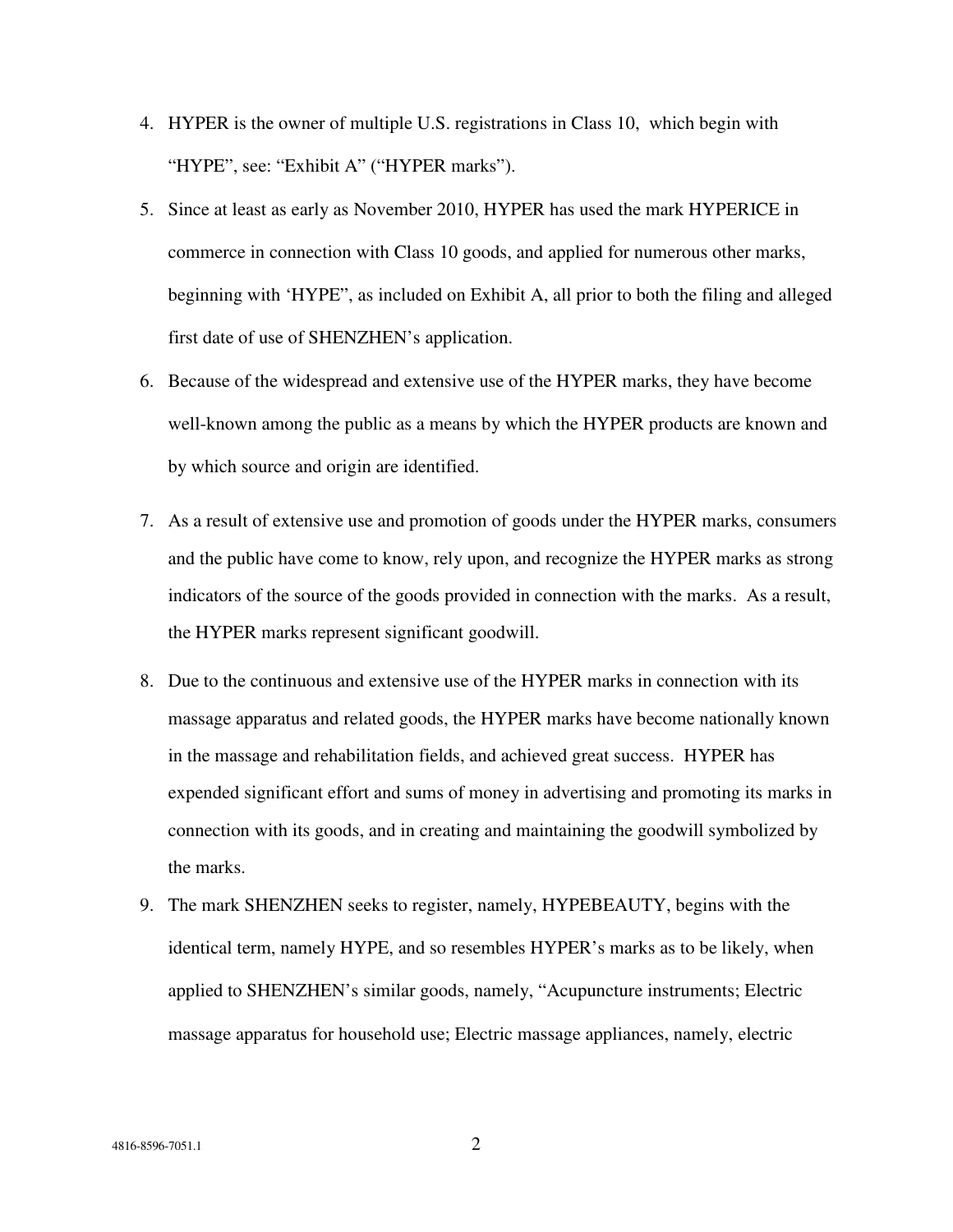vibrating massager; Gloves for massage; Immunochemical testing apparatus for medical use; Orthopedic belts; Sphygmomanometers; Steam sterilizers for medical use; Ultraviolet lamps for medical purposes", (the "Opposed Goods") so as to cause confusion or mistake or to deceive persons by creating the erroneous impression that SHENZHEN's goods originate with or come from the same source as HYPER's goods, or that SHENZHEN or its goods are authorized by HYPER, are endorsed by HYPER, are sponsored by HYPER, or are connected in some way with HYPER or its goods in violation of Section 2(d) of the Lanham Act.

- 10. SHENZHEN was aware of HYPER's rights in and to the HYPER marks prior to its filing of its HYPEBEAUTY application.
- 11. HYPER has priority based on its filing and use dates for the HYPER marks, prior to the application and alleged use dates of SHENZHEN's application.
- 12. On information and belief, the mark of SHENZHEN's application was not in use with the opposed goods as of the alleged date of use in commerce, or of the date of filing of the specimen of use that was accepted, and is not currently in use with those goods.
- 13. HYPER will be damaged if application Serial No. 88/622,780 should be granted for the Opposed Goods, because SHENZHEN will obtain statutory rights in the designation HYPEBEAUTY in violation and derogation of the established prior rights and goodwill in the HYPER marks of HYPER.

WHEREFORE, HYPER prays that its opposition be sustained, that application Serial No. 88/622,780 be rejected, and that registration of HYPEBEAUTY as a trademark of SHENZHEN be refused and denied.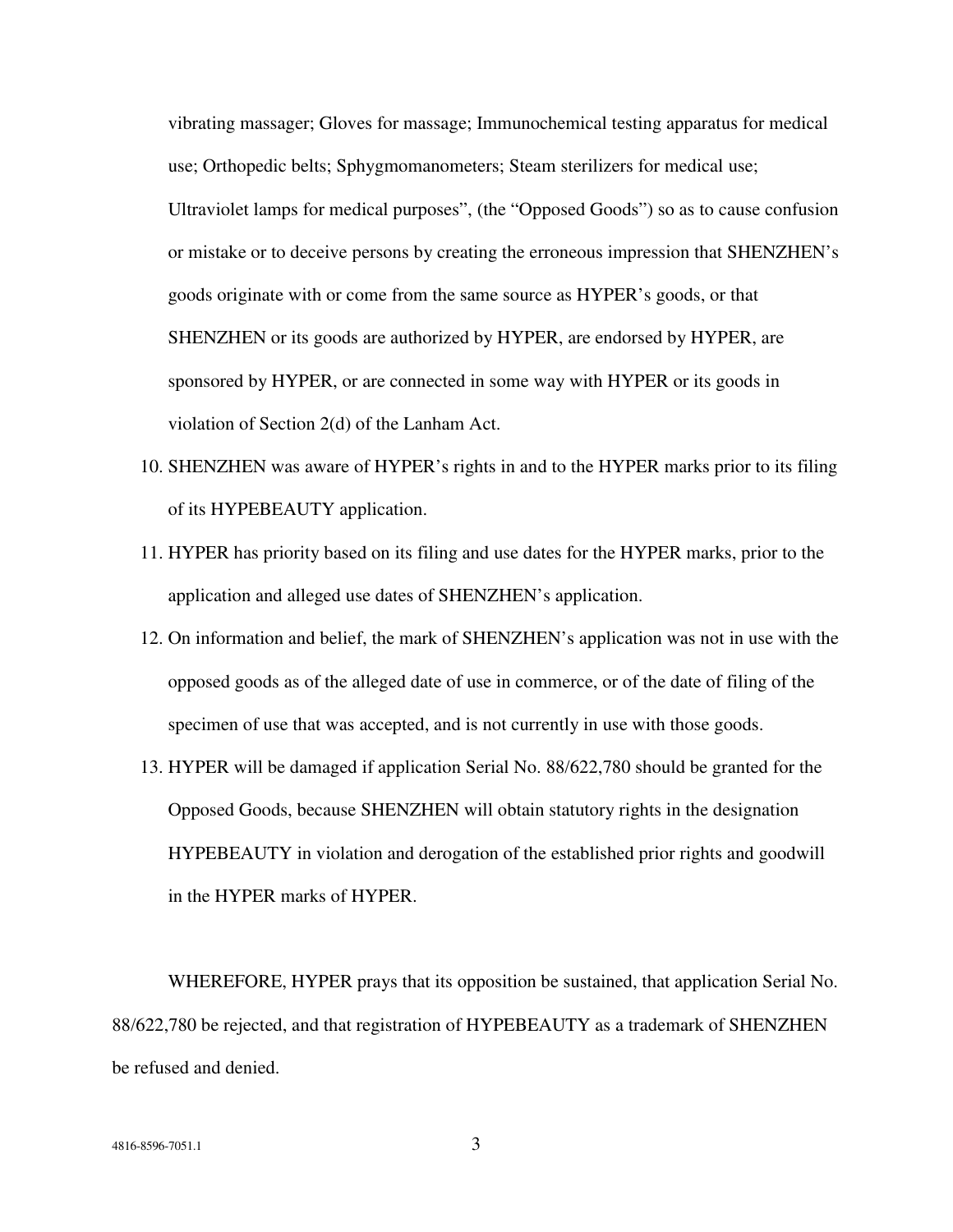Respectfully submitted,

Hyper Ice, Inc.

Dated: September 21, 2020 By *S/ Jill Anderfuren* 

Jonathan Pink Jill Anderfuren Lewis Brisbois Bisgaard & Smith LLP Suite 4000 633 West 5th Street Los Angeles, CA 90071 Tel.: 213.250.1800 USDocket@lewisbrisbois.com Jonathan.Pink@lewisbrisbois.com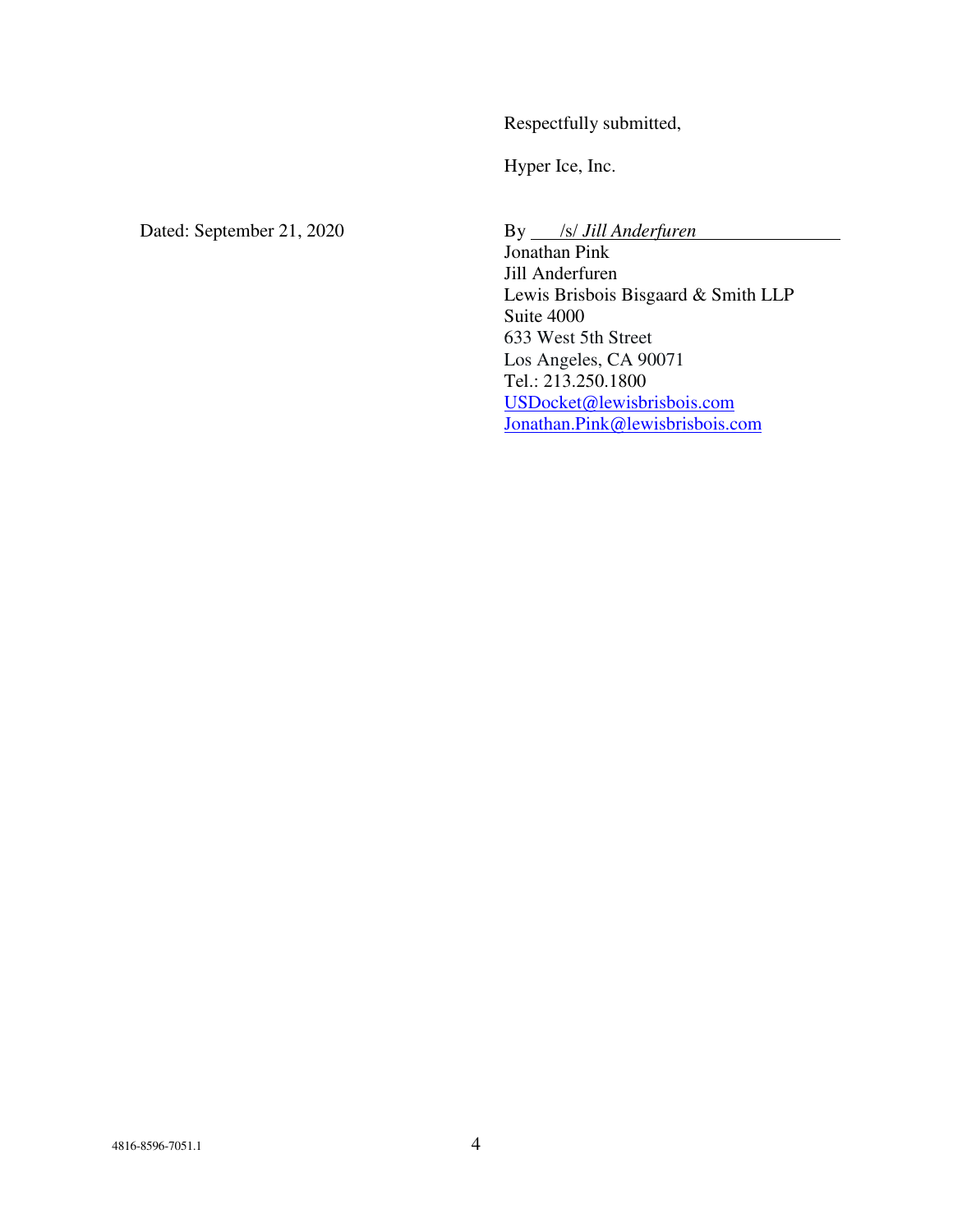# **Hyper Ice's Registered Marks**

| <b>Mark</b>        | <b>Serial No.</b> | <b>Registration</b> | <b>Filing Date</b> | <b>Registration</b> | Goods                       | <b>First Use</b> | <b>First Use in</b> |
|--------------------|-------------------|---------------------|--------------------|---------------------|-----------------------------|------------------|---------------------|
|                    |                   | No.                 |                    | <b>Date</b>         |                             |                  | <b>Commerce</b>     |
| <b>HYPERICE</b>    | 85146782          | 4007601             | 10/06/2010         | 08/02/2011          | Class 10: medical ice       | 11/20/2010       | 11/20/2010          |
|                    |                   |                     |                    |                     | pack wraps                  |                  |                     |
| <b>HYPERICE</b>    | 86745857          | 4981957             | 09/02/2015         | 06/21/2016          | Class 10: Therapeutic       | 11/20/2010       | 11/20/2010          |
|                    |                   |                     |                    |                     | cold compression wraps,     |                  |                     |
|                    |                   |                     |                    |                     | Therapeutic cold therapy    |                  |                     |
|                    |                   |                     |                    |                     | packs, Massage              |                  |                     |
|                    |                   |                     |                    |                     | apparatus; Foam rollers     |                  |                     |
|                    |                   |                     |                    |                     | for use in therapeutic      |                  |                     |
|                    |                   |                     |                    |                     | fitness activities, sports  |                  |                     |
|                    |                   |                     |                    |                     | medicine, and medical       |                  |                     |
|                    |                   |                     |                    |                     | and physical therapy;       |                  |                     |
|                    |                   |                     |                    |                     | Fitness rollers designed    |                  |                     |
|                    |                   |                     |                    |                     | for use in sports medicine, |                  |                     |
|                    |                   |                     |                    |                     | and medical and physical    |                  |                     |
|                    |                   |                     |                    |                     | therapy                     |                  |                     |
| <b>HYPERSPHERE</b> | 87093177          | 5100485             | 07/05/2016         | 12/13/2016          | Class 10: Massage           | 10/20/2015       | 12/01/2015          |
|                    |                   |                     |                    |                     | apparatus; Electric         |                  |                     |
|                    |                   |                     |                    |                     | massage appliances,         |                  |                     |
|                    |                   |                     |                    |                     | namely, electric vibrating  |                  |                     |
|                    |                   |                     |                    |                     | massager                    |                  |                     |
| <b>HYPERVOLT</b>   | 87243201          | 5498668             | 11/21/2016         | 06/19/2018          | Class 10: Massage           | 01/31/2018       | 02/24/2018          |
|                    |                   |                     |                    |                     | apparatus                   |                  |                     |
| <b>PERICE</b>      | 87512959          | 5489979             | 06/30/2017         | 06/12/2018          | Class 3: Body cream;        | Class 3:         | Class 3:            |
|                    |                   |                     |                    |                     | Skin lotion                 | 08/25/2016       | 11/14/2016          |
|                    |                   |                     |                    |                     |                             |                  |                     |
|                    |                   |                     |                    |                     | Class 10: Cold therapy      | Class 10:        | Class 10:           |
|                    |                   |                     |                    |                     | wraps; Electric massage     | 11/20/10         | 06/01/2011          |
|                    |                   |                     |                    |                     | appliances, namely,         |                  |                     |
|                    |                   |                     |                    |                     | electric vibrating          | Class 28:        | Class 28:           |
|                    |                   |                     |                    |                     | massager; Electronic        | 11/25/2014       | 11/25/2014          |
|                    |                   |                     |                    |                     | stimulation apparatus for   |                  |                     |
|                    |                   |                     |                    |                     | percussion therapy to       |                  |                     |
|                    |                   |                     |                    |                     | muscles for physical        |                  |                     |
|                    |                   |                     |                    |                     | therapy purposes; Foam      |                  |                     |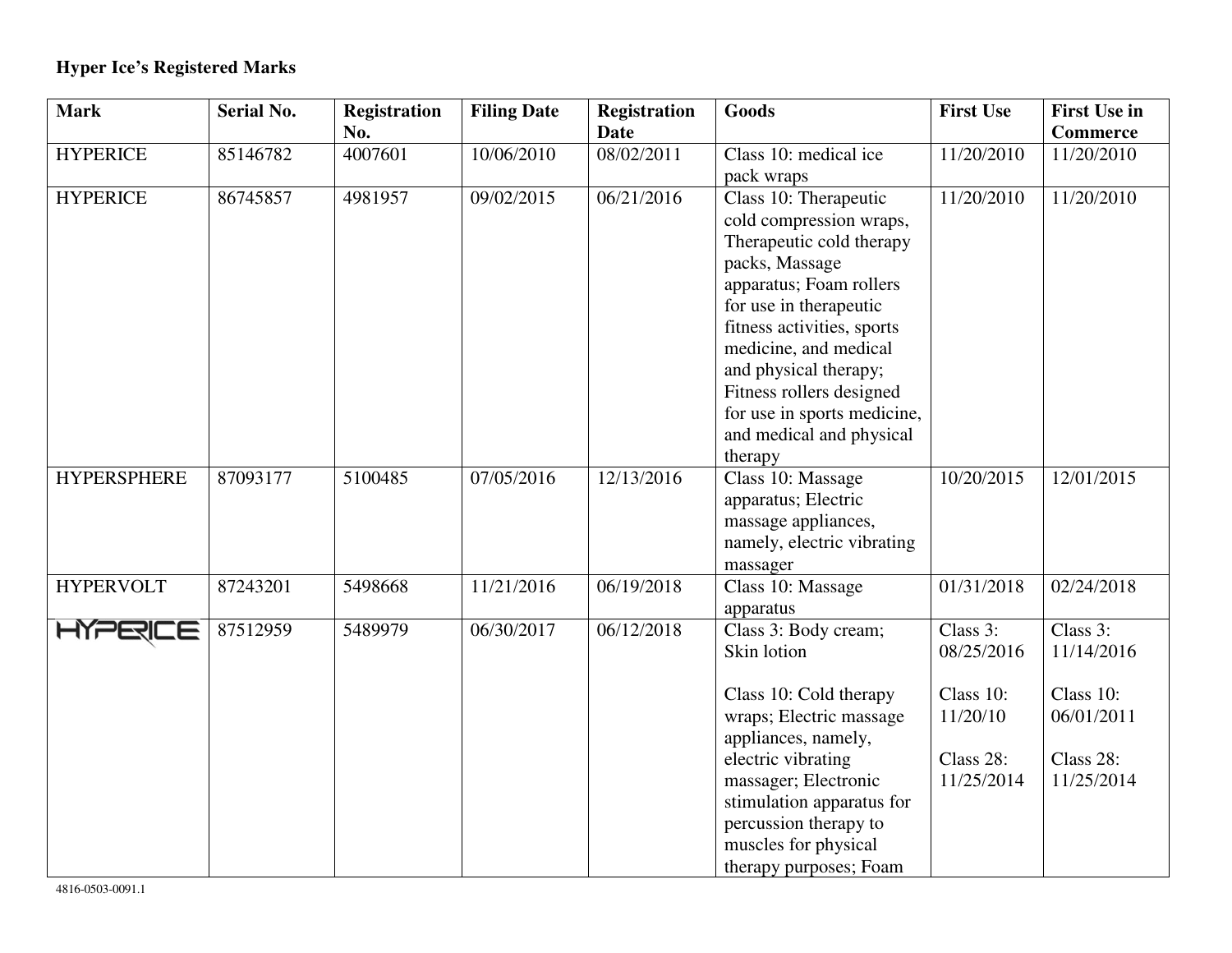|                 |          |         |            |            | rollers for use in physical<br>therapy; Massage<br>apparatus; Therapeutic<br>compression wraps;<br>Therapeutic hot and cold<br>compression wraps;<br>Vibrating apparatus used<br>to stimulate muscles and<br>increase strength and<br>physical performance for<br>health and medical<br>purposes |                                                                                                                                   |                                                                                                                                   |
|-----------------|----------|---------|------------|------------|--------------------------------------------------------------------------------------------------------------------------------------------------------------------------------------------------------------------------------------------------------------------------------------------------|-----------------------------------------------------------------------------------------------------------------------------------|-----------------------------------------------------------------------------------------------------------------------------------|
|                 |          |         |            |            | Class 28: Foam exercise<br>rollers; Vibrating<br>apparatus used in fitness<br>and exercise programs to<br>stimulate muscles and<br>increase strength and<br>physical performance;<br>Physical fitness<br>equipment, namely, an<br>exercise and training<br>roller                                |                                                                                                                                   |                                                                                                                                   |
| <b>HYPERICE</b> | 87541587 | 5490090 | 07/25/2017 | 06/12/2018 | Class 1: Synthetic ice,<br>namely, chemical<br>preparations for use as an<br>ice substitute<br>Class 3: Body cream;<br>Skin lotion<br>Class 10: Cold therapy<br>wraps; Electric massage<br>appliances, namely,<br>electric vibrating<br>massager; Electronic<br>stimulation apparatus for        | Class 1:<br>10/31/2013<br>Class 3:<br>08/25/2016<br>Class 10:<br>11/20/2010<br>Class 25:<br>10/31/2012<br>Class 28:<br>11/25/2014 | Class 1:<br>10/31/2013<br>Class 3:<br>11/14/2016<br>Class 10:<br>06/01/2011<br>Class 25:<br>10/31/2012<br>Class 28:<br>11/25/2014 |